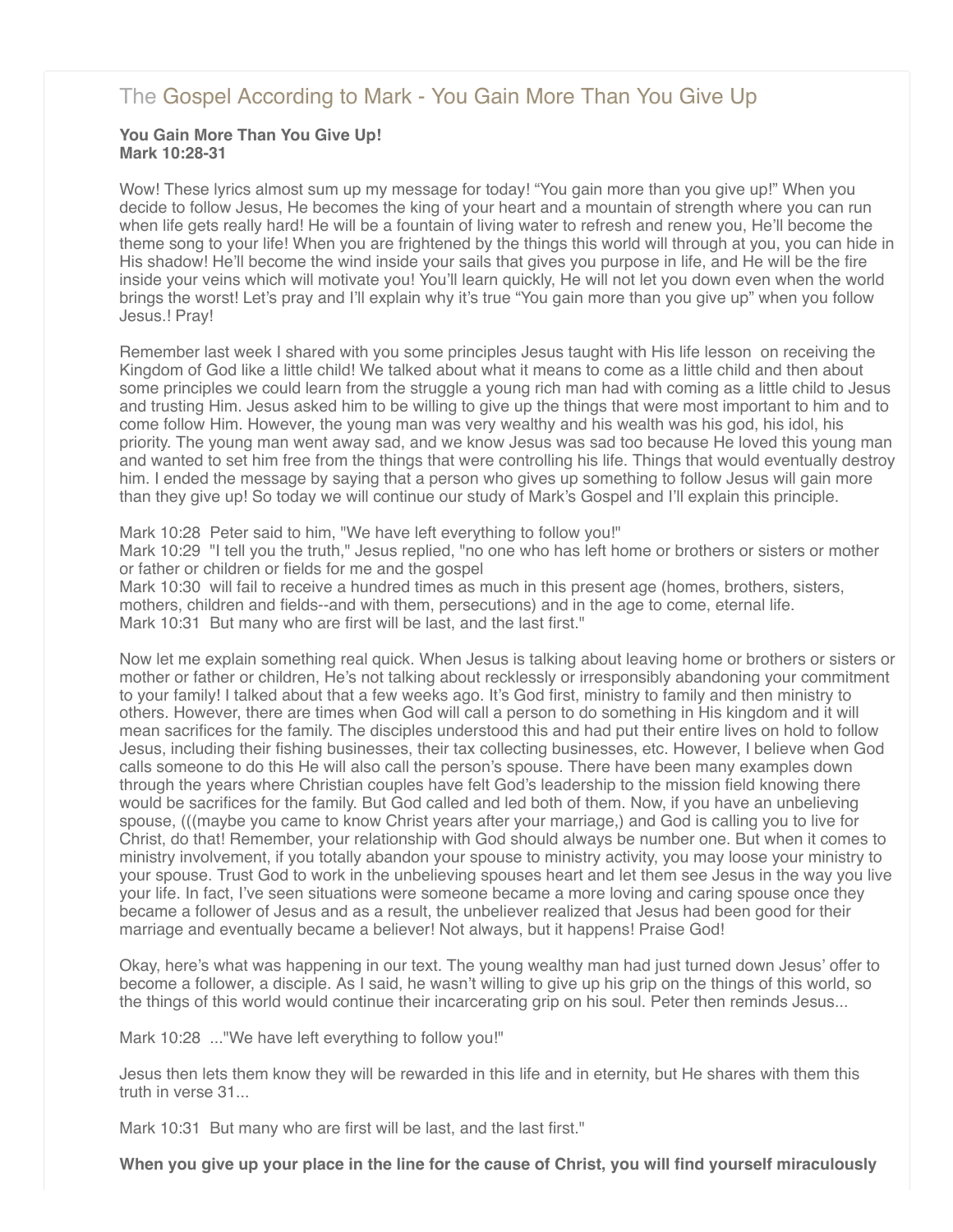## **at the front of the line in a better way!**

It's like this...

Those who have lived their lives with self as the number one priority will find themselves the losers in the end while those who have lived a life of selfless sacrifice for the cause of Christ will reap an eternal reward. However, the reward should never be the motive!

Frank Stagg put it this way in a Broadman Press Publication back in 1969...

"Jesus called for followers who asked for no 'bargain,' and whose concern was not for what he would 'get.' The disciple, like the bargainer, will 'get' all that is due him, but the bargainer will always be dissatisfied with what he gets. The greater rewards are for those who ask only the opportunity to work in his vineyard. His generosity is far greater than the wages guaranteed by any bargain. Jesus offers Himself to us without measure and calls us to Himself on the same basis. Our relationship with Him is to be one of trust and love, with generous giving and receiving. Bargaining is utterly foreign to this kind of relationship."

In fact, a parable in Matthew's Gospel explains this concept...

Mat 20:4 He told them, 'You also go and work in my vineyard, and I will pay you whatever is right.' Mat 20:5 So they went. "He went out again about the sixth hour and the ninth hour and did the same thing. Mat 20:6 About the eleventh hour he went out and found still others standing around. He asked them, 'Why have you been standing here all day long doing nothing?'

Mat 20:7 "'Because no one has hired us,' they answered. "He said to them, 'You also go and work in my vineyard.'

Mat 20:8 "When evening came, the owner of the vineyard said to his foreman, 'Call the workers and pay them their wages, beginning with the last ones hired and going on to the first.'

Mat 20:9 "The workers who were hired about the eleventh hour came and each received a denarius. Mat 20:10 So when those came who were hired first, they expected to receive more. But each one of them also received a denarius.

Mat 20:11 When they received it, they began to grumble against the landowner.

Mat 20:13 "But he answered one of them, 'Friend, I am not being unfair to you. Didn't you agree to work for a denarius?

Mat 20:14 Take your pay and go. I want to give the man who was hired last the same as I gave you. Mat 20:15 Don't I have the right to do what I want with my own money? Or are you envious because I am generous?'

Mat 20:16 "So the last will be first, and the first will be last."

Each laborer received the same wage, but this is not the point. The parable is not meant to suggest that everyone will receive the same reward in heaven. The point is that the landowner was generous and wanted to give a full day's pay to the ones who only worked an hour. It's not that they deserved the same, but the landowner was generous. The parable is a meant to show the grace and mercy of our loving God even though man's pride sometimes protest this. We struggle with grace. We struggle with free. We struggle with mercy. We struggle with forgiveness. We struggle with the fact that salvation is one thing we can't do for ourselves! The religious leaders of Jesus' day struggled with the concept of grace and being willing to come as a little child, and letting go of religious pride and their illusion of being first place in line when it comes to God's love for people. Listen to this description found in Luke's Gospel...

Luke 15:1 Now the tax collectors and "sinners" were all gathering around to hear him. Luke 15:2 But the Pharisees and the teachers of the law muttered, "This man welcomes sinners and eats with them<sup>"</sup>

Those who thought they were first in line were going to be disappointed because they did not understand the concept that you gain more than you give up when you decide to humble yourself and accept God's grace and mercy as a little child! Why does it always have to be, "What's in it for me?" Some live their lives based on what's in it for me?

When they don't get recognition and rewards, they find no satisfaction or happiness.

Hans Van Meegeren was an artist ignored by the critics. Spent years perfecting forgeries of famous 17th century Dutch master Jan Vermeer so he could one day dupe the "experts". Finally one of his copies was found and thought to be an original Vermeer by the best critics. The truth was discovered and the experts were shamed. This delighted Van Meegeren. He was eventually arrested for creating and selling forgeries. He died of a heart attack at age 58 before he was to serve a one year sentence. What a sad life. So many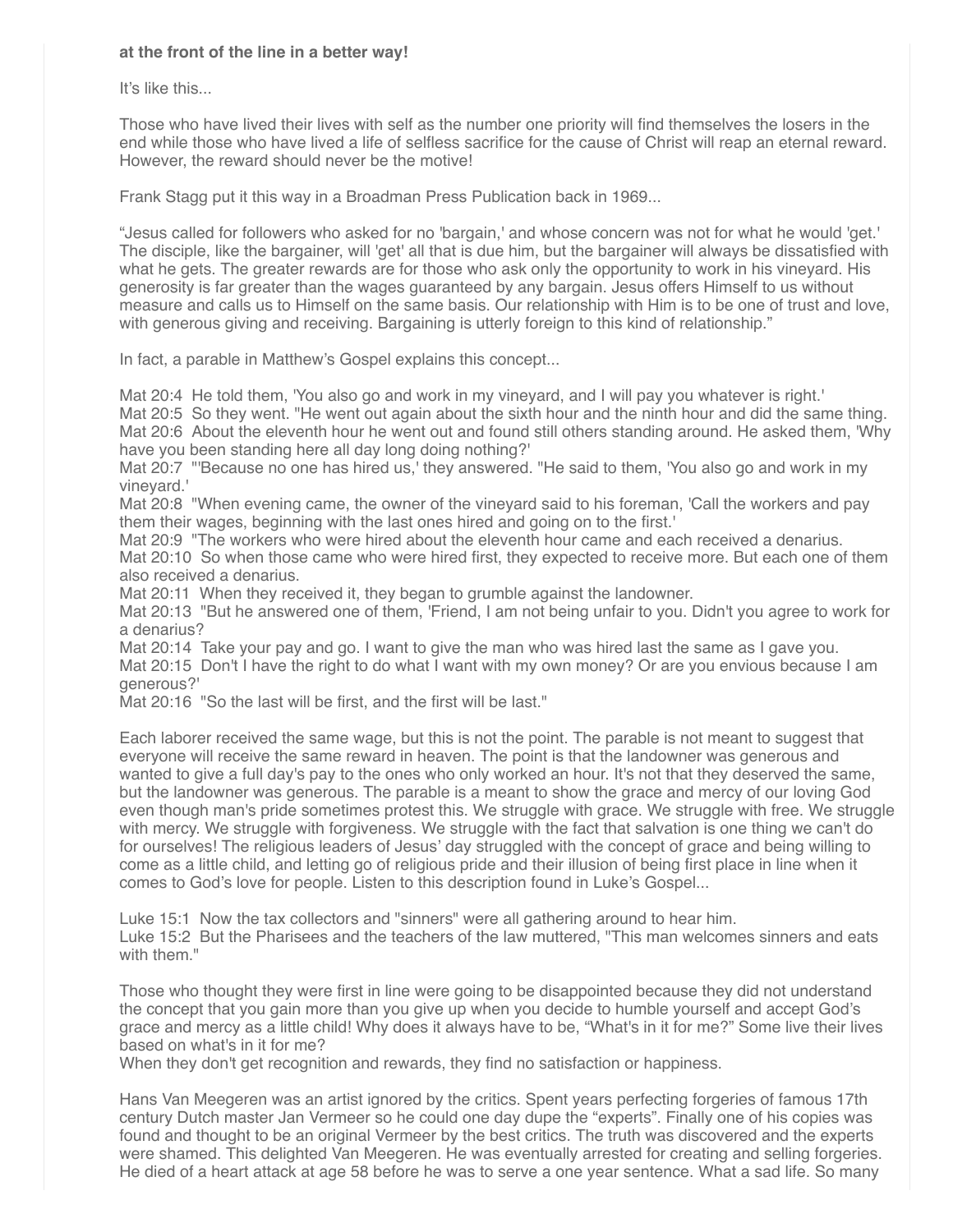in life live to prove their critics wrong. When you do this life looses it's joy. You no longer enjoy your work, your music, your art, etc. How tragic that one's only purpose in life would be to prove his critics wrong. There are a lot better reasons to live your life than always trying to be first in line, most popular, most successful, and the one with the most things! Why not live your life for the one who gave His life for you on an old rugged cross?

## **Many times the things you give up are responsible for the gain!**

Mark 10:28 Peter said to him, "We have left everything to follow you!"

Peter was talking about homes, jobs, family, etc. But what do you really give up when you come as a little child and surrender your life and your will, to follow Jesus? Well there's a pretty long list. You might even call it a laundry list!! Here's some of the things you give up when you allow Jesus to become your Savior and begin allowing Him to become your Lord on a daily basis, and I realize some of what I'm about to tell you doesn't happen over night, but may be a process, but at any rate, these are some of the things we begin to give up when we follow Jesus...

Guilt over past failures/Fear and uncertainty of the future/Things that never really satisfied/Discouragement/Depression/Lack of Purpose Anxious Thoughts/Loneliness /A life of substance abuse/A life of broken relationships/the rat race/

And the list goes on and on and on. The good news is found in 1 John 5:4

1 John 5:4 for everyone born of God overcomes the world. This is the victory that has overcome the world, even our faith.

A well known missionary, Jim Elliot, who actually gave up his life to share the gospel with an unreached people group, once said this..."He is no fool who gives up what he cannot keep to gain what he cannot loose!"

Paul The Apostle Put It This Way . . .

Phil 3:7 But whatever was to my profit I now consider loss for the sake of Christ.

Phil 3:8 What is more, I consider everything a loss compared to the surpassing greatness of knowing Christ Jesus my Lord, for whose sake I have lost all things. I consider them rubbish, that I may gain Christ. Phil 3:13 Brothers, I do not consider myself yet to have taken hold of it. But one thing I do: Forgetting what is behind and straining toward what is ahead,

Phil 3:14 I press on toward the goal to win the prize for which God has called me heavenward in Christ Jesus.

So some of the things we give up are responsible for the gain. Some things are good to give up!

#### **You gain more than you give up now and later!**

Mark 10:29 "I tell you the truth," Jesus replied, "no one who has left home or brothers or sisters or mother or father or children or fields for me and the gospel

Mark 10:30 will fail to receive a hundred times as much in this present age (homes, brothers, sisters, mothers, children and fields--and with them, persecutions) and in the age to come, eternal life.

Wait a minute? Was that a mistake? A typo? A misinterpretation? Jesus is talking about the things we will get back in this life and in the age to come if we are willing to surrender our will to Him, but all of a sudden there's this word "persecutions" thrown into the mix! What's that all about? Well, Jesus wanted His disciples to understand and for us to know that even though there are great and mighty rewards for trusting and following Jesus, there will always be the trials, the tribulations and even persecutions. Jesus didn't want anyone thinking He had sold them a bill of goods when they faced difficulties in life. Folks I know this may seem like a theme in my messages at times, but we all must realize that while there are great and wonderful benefits to following Jesus, and I wouldn't want to live life any other way, there are still spiritual battles we all must face! Satan will never stop trying to deceive and discourage the followers of Jesus! However, we have this promise...

1 John 4:4 You, dear children, are from God and have overcome them, because the one who is in you is greater than the one who is in the world.

Now, having said that, we're just going to touch the hem of the garment, so to speak, when it comes to the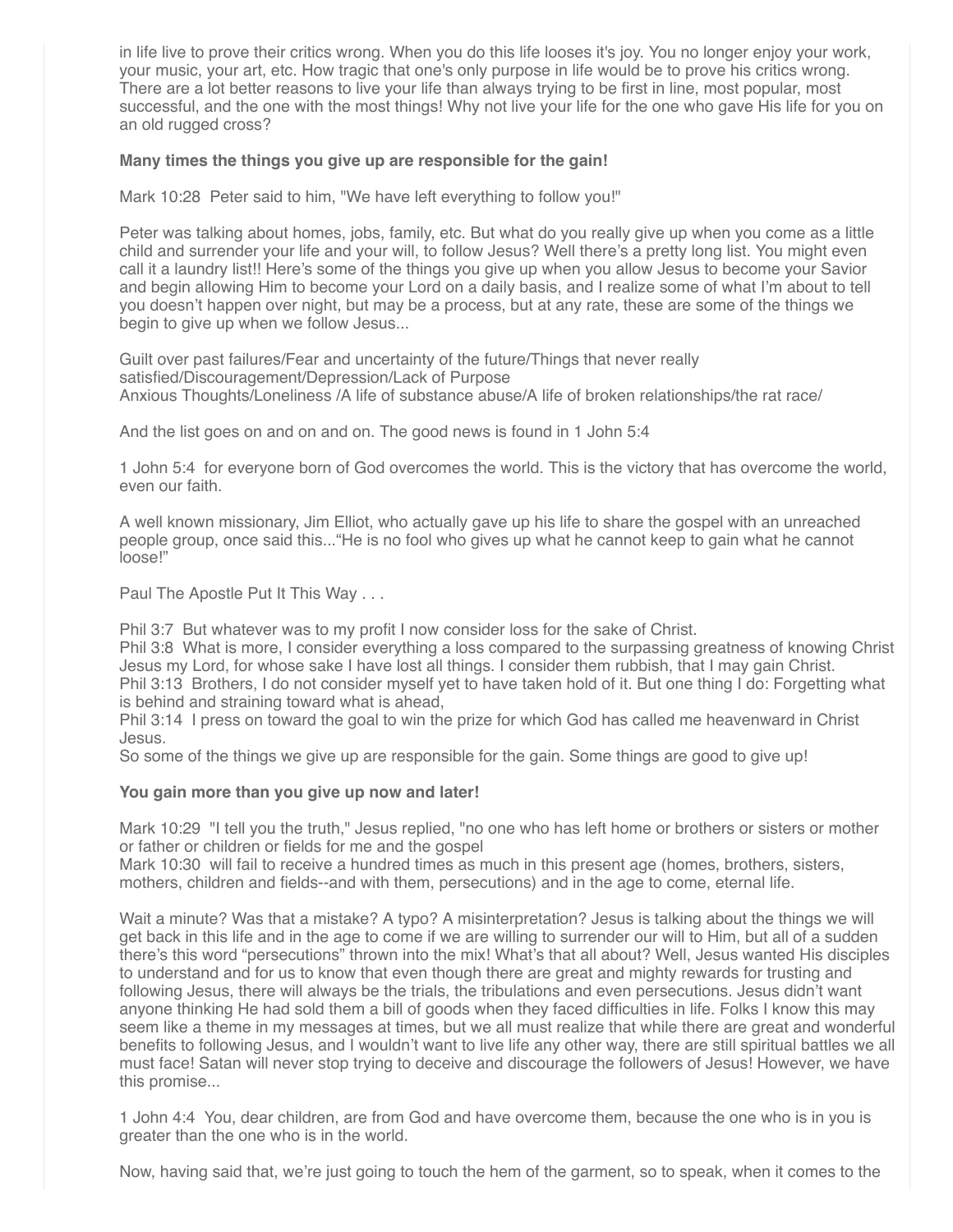amazing things we gain when we become like a little child and take the Heavenly Father's hand and allow Him to begin to change, transform, and guide our lives! For starters...

We receive forgiveness of sin! We receive eternal life! We receive a personal relationship with God Himself! We receive purpose and meaning in this life!

But also we get to be a part of the coolest family on earth, the family of God! God's family all over the world! Henry Turington put it this way...

"In the present the reward is found in membership in the family of God, a fellowship of sharing. Compared to what one is and has, the new relationship in God's family is superior by a hundredfold."

You see all followers of Jesus have been adopted into the family of God! So even if your earthly family thinks you've lost it for following Jesus, just keep loving them and praying for them. You will have the strength to make it and to continue to be a witness to your earthly family because God has given you a support system through your heavenly family! Paul stated it powerfully in his letter to the church at Ephesus...

Eph 1:4 For he chose us in him before the creation of the world to be holy and blameless in his sight. In love

Eph 1:5 he predestined (pre-chose) us to be adopted as his sons through Jesus Christ, in accordance with his pleasure and will--

Eph 1:6 to the praise of his glorious grace, which he has freely given us in the One he loves.

Eph 1:7 In him we have redemption through his blood, the forgiveness of sins, in accordance with the riches of God's grace

Eph 1:8 that he lavished on us with all wisdom and understanding.

And I love what Peter said in his first letter...

1 Pet 2:9 But you are a chosen people, a royal priesthood, a holy nation, a people belonging to God, that you may declare the praises of Him who called you out of darkness into his wonderful light. 1 Pet 2:10 Once you were not a people, but now you are the people of God; once you had not received mercy, but now you have received mercy.

Max Lucado put it this way...

"The work of Christ is the bungee cord for the soul. Trust it and take the plunge."

And when you take the plunge to trust the work Christ did for you on the cross, you're going to begin discover a purpose in life you never had before and it will not be a desire to work for treasures of this world, but you'll begin to have a deep desire for friends, family, co-workers and even people you've never met, to come to know the acceptance, forgiveness, peace and purpose you've found in Christ! In a loving, nonobnoxious way, you'll want to share the Good News of Jesus' love and offer of redemption! Why will this be such an important thing to you? Because of how it changed your life to give up the bad stuff and how your relationship with Jesus is changing your life from the hopelessness you once felt! The world needs hope, it always has! Listen to this quote back in 1933 from Carl Jung, a Swill psychiatrist who is credited with founding analytical psychology...

"It is becoming more and more obvious that it is not starvation, not microbes, not cancer, but man himself who is mankind's greatest danger"

(Carl Jung, "Epilogue," Modern Man in Search of a Soul, New York, Routledge Books, 1933).

And then this quote from Albert Einstein...

"The real problem is in the hearts and minds of men. It is not a problem of physics but of ethics. It is easier to denature plutonium than to denature the evil spirit of man." Albert Einstein, cited by Mead, p. 192).

We must connect disconnected people with God through Jesus Christ and build bridges to the lost by getting to know them! Showing them we care by serving them. Let them know they have a standing invitation to be adopted into the family of God! That adoption is of course very costly, but the price has already been paid.